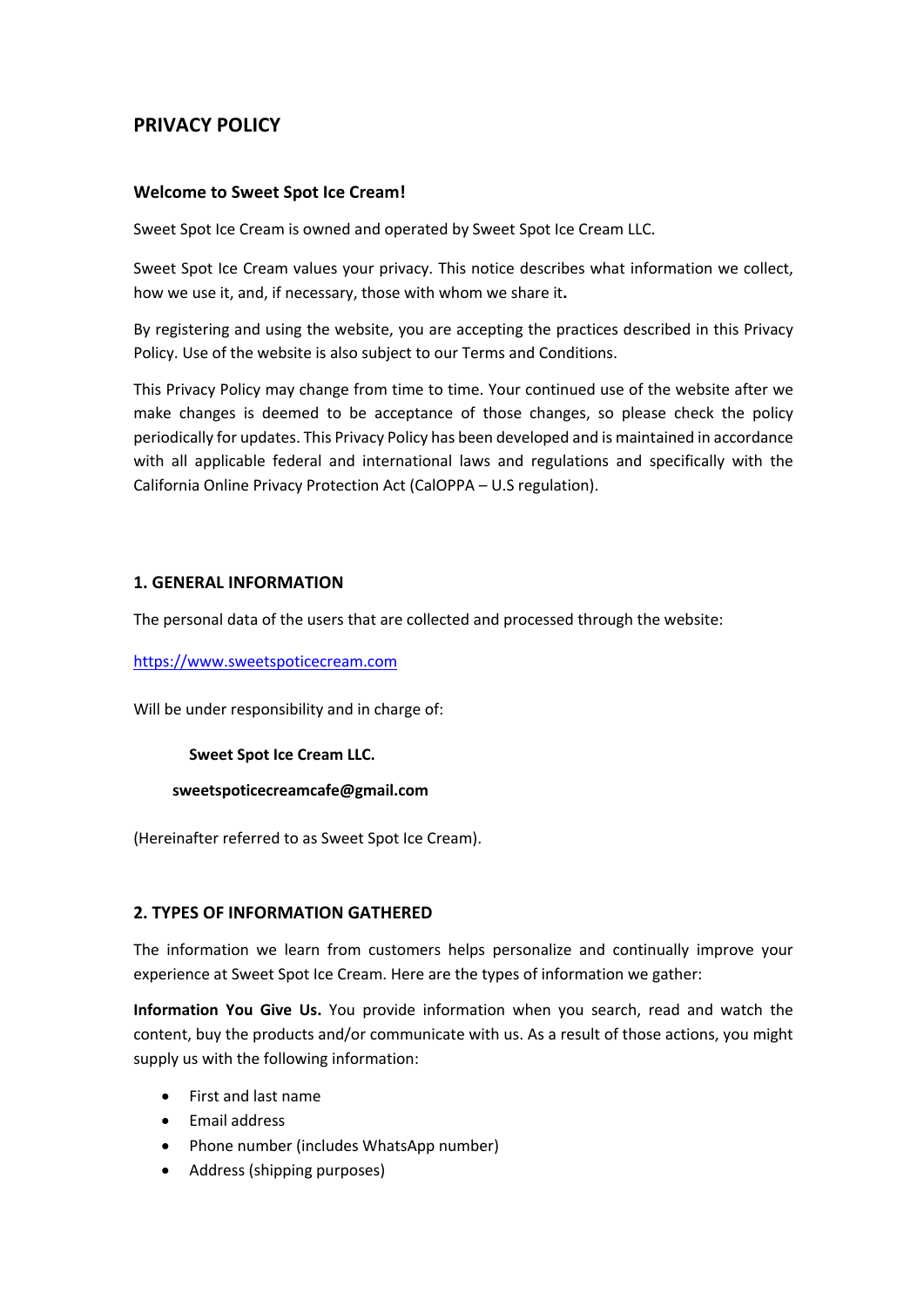- ZIP/Postal code
- IP address
- Payment Information
- Any additional information relating to you that you provide to us directly through our website or indirectly through our website or online presence such as 'cookies'.

Sweet Spot Ice Cream will not collect any personally identifiable information about you, unless you provide it.

**Payment information:** Your credit card information or payment information will be processed by "CAKE POS" (payment platform available on the website), which will treat and safeguard your data with total security and with the exclusive purpose of processing the purchase of the products. Sweet Spot Ice Cream reserves the right to contract any payment platform available in the market, which treats your data for the exclusive purpose of processing the purchase of the products.

Please consult CAKE privacy policy here:

## https://www.trycake.com/legal/privacy-policy/

**GOOGLE Analytics.** We use Google Analytics provided by Google, Inc., USA ("Google"). These tool and technologies collect and analyze certain types of information, including IP addresses, device and software identifiers, referring and exit URLs, feature use metrics and statistics, usage and purchase history, media access control address (MAC Address), mobile unique device identifiers, and other similar information via the use of cookies. The information generated by Google Analytics (including your IP address) may be transmitted to and stored by Google on servers in the United States. We use the GOOGLE Analytics collection of data to enhance the website and improve our service.

Please consult Google's privacy policy here:

## https://policies.google.com/privacy

**Facebook Pixel:** Our website uses Facebook pixels that enable us, our advertisers and service providers:

- Collect statistics on our websites and social networks (for example, number of users who visited a page).
- Collect information about how you interact with our websites and social networks (e.g., whether you opened or followed links contained within).
- Personalize online services and marketing communications.
- Match ads to users and optimize advertising campaigns.

The Facebook pixel is applicable to Instagram and Facebook advertising.

Please consult Facebook's privacy policy here:

## https://www.facebook.com/privacy/explanation

**Automatic Information.** Like many websites, we use "cookies." We obtain certain types of anonymous information which is not personally identifiable when your web browser accesses,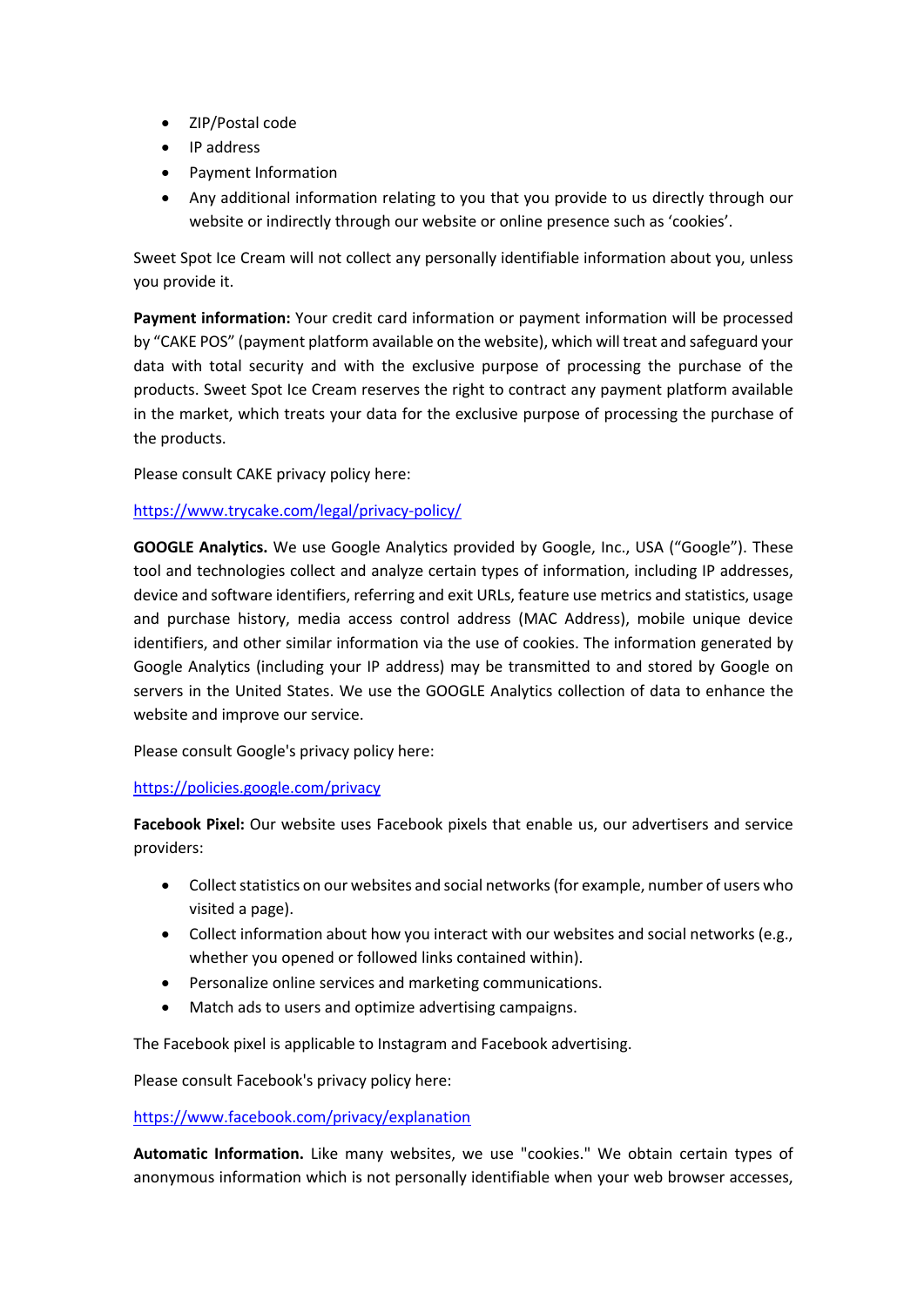Sweet Spot Ice Cream or third-party content served by or on behalf of Sweet Spot Ice Cream on other websites. Some of the information we collect and analyze includes the Internet protocol (IP) address; computer and connection information such as browser type, version, and connection speed; purchase history; and the products you searched for, viewed, and possibly purchased.

## **4. HOW LONG WE KEEP YOUR DATA**

Personal data will be kept for the time necessary for the provision of the services. The owner may be allowed to retain personal data for a longer period whenever the user has given consent to such processing, as long as such consent is not withdrawn. Furthermore, the owner may be obliged to retain personal data for a longer period whenever required to do so for the performance of a legal obligation or upon order of an authority. Once the retention period expires, personal data shall be deleted. Therefore, the right to access, the right to erasure, the right to rectification and the right to data portability cannot be enforced after expiration of the retention period.

## **5. HOW WE USE YOUR INFORMATION.**

In general, we use the information we collect primarily to provide, maintain, protect and improve our current website and products and to develop new products and services. We use personal information collected through our site as described below and described elsewhere in this Policy to:

- Identify you as a user in our system.
- Process payments.
- Improve our products, website, and how we operate our business.
- Understand and enhance your experience using our website and products.
- Respond to your comments or questions through our support team.
- Send you related information, including confirmations, invoices, technical notices, updates, security alerts and support and administrative messages.
- Communicate with you about upcoming events, offers and news about products and services offered by Sweet Spot Ice Cream and our selected partners.
- Marketing purposes of Sweet Spot Ice Cream.
- Link or combine your information with other information we get from third parties to help understand your needs and provide you with better service.
- Protect, investigate and deter against fraudulent, unauthorized or illegal activity.

# **6. HOW DO YOU GET MY CONSENT?**

By registering on the website and providing us with personal information to communicate with you, you consent to our collection, storage and use of your information on the terms contained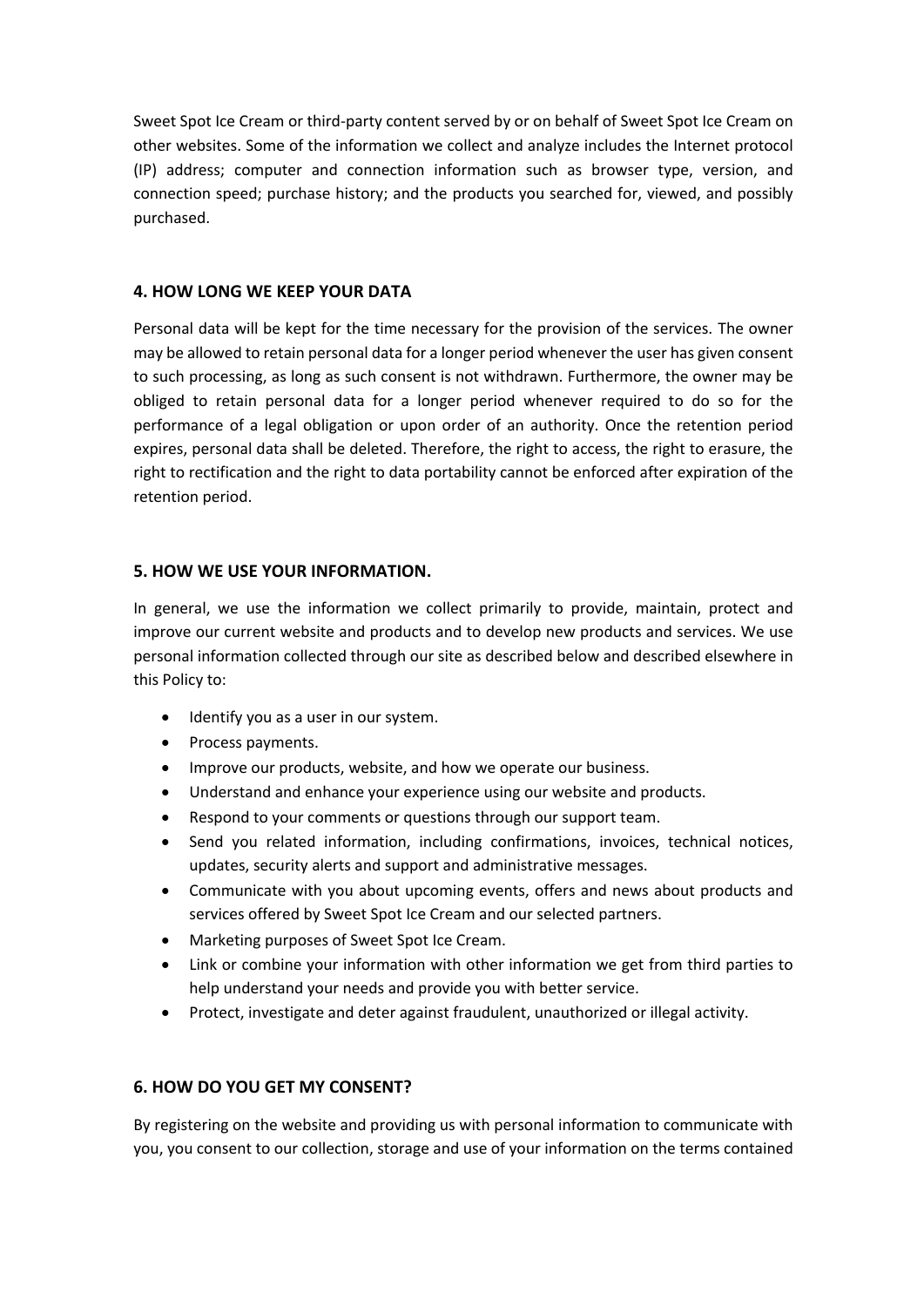in this privacy policy. You may withdraw your consent by sending us your request via the contact information or the contact page.

## **7. SOCIAL MEDIA**

On our website you will find links and functions linked to different social networks, in which you can share your information.

It is advisable to consult the privacy policy and data protection of each social network used on our website.

Facebook: https://www.facebook.com/privacy/explanation

Instagram: http://instagram.com/about/legal/privacy/

## **8. HOW WE SHARE INFORMATION**

Information about our customers is an important part of our business, and we are not in the business of selling it to others. We share customer information only as described below.

**Third-Party Service Providers.** We employ other companies and individuals to perform functions on our behalf. Examples include process payments (CAKE POS), host the website, sending email, analyzing data (Google Analytics), Create Ads (Facebook, Google), providing marketing assistance, providing search results and links. They have access to personal information needed to perform their functions, but may not use it for other purposes.

**Business Transfers**. In the event that Sweet Spot Ice Cream creates, merges with, or is acquired by another entity, your information will most likely be transferred. Sweet Spot Ice Cream will email you or place a prominent notice on our Website before your information becomes subject to another privacy policy.

**Protection of Sweet Spot Ice Cream and others**. We release personal information when we believe release is appropriate to comply with the law, enforce or apply our Terms and conditions and other agreements, or protect the rights, property, or safety of Sweet Spot Ice Cream, our users or others. This includes exchanging information with other companies and organizations for fraud protection and credit risk reduction.

**With Your Consent**. Other than as set out above, you will receive notice when personally identifiable information about you might go to third parties, and you will have an opportunity to choose not to share the information.

**Anonymous Information.** Sweet Spot Ice Cream uses the anonymous browsing information collected automatically by our servers primarily to help us administer and improve the Website. We may also use aggregated anonymous information to provide information about the Website to potential business partners and other unaffiliated entities. This information is not personally identifiable.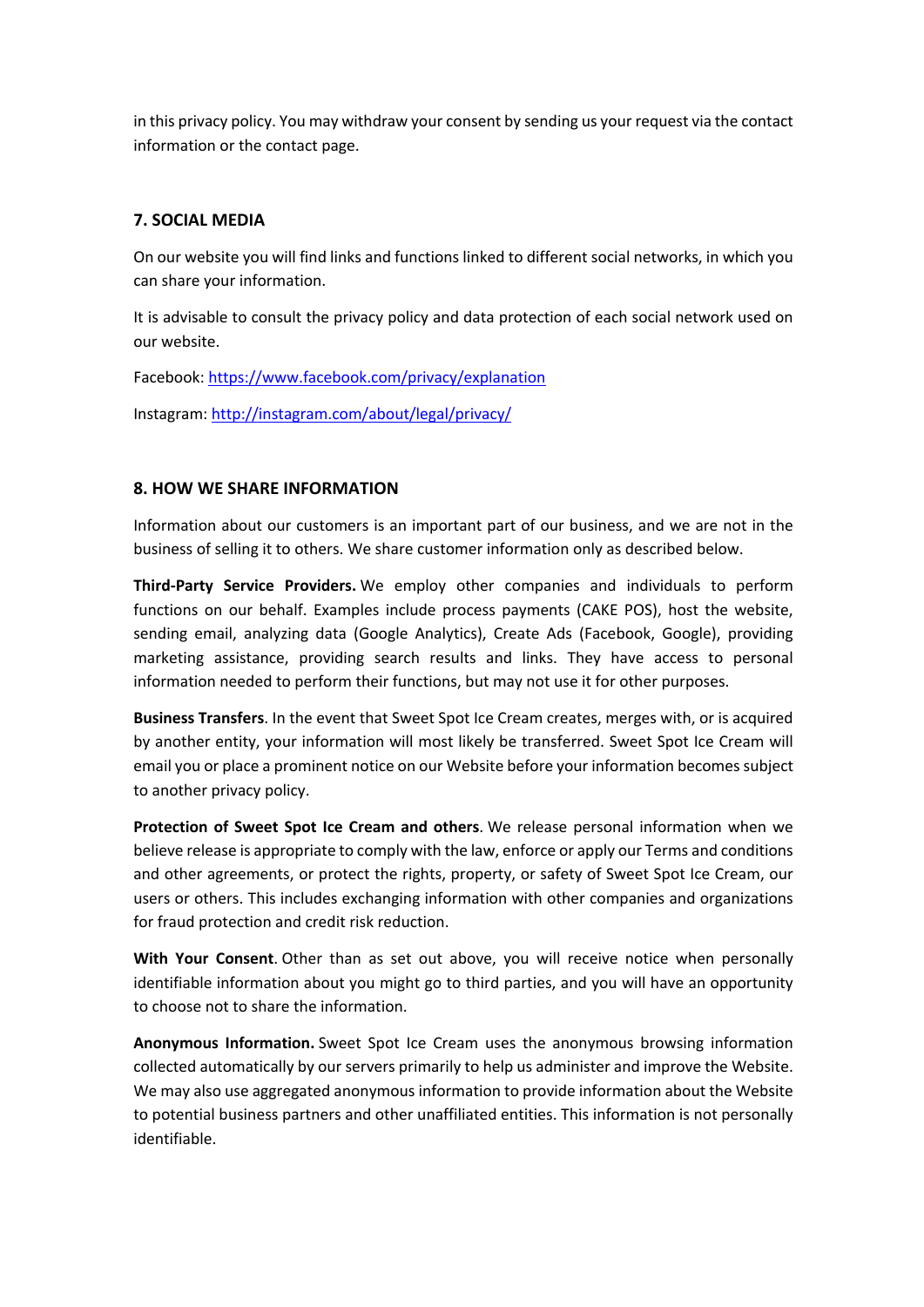**Email Address**. The email address that you supply to us for purposes of receiving our email communications will never be rented or sold to a third party.

# **9. PROTECTING YOUR INFORMATION**

We work to protect the security of your information during transmission by using Secure Sockets Layer (SSL) software, which encrypts information you input. If transactions are processed on the Website, transaction information is transmitted to and from the Website in encrypted form using industry-standard SSL connections to help protect such information from interception. We restrict authorized access to your personal information to those persons who have a legitimate purpose to know that information to provide products or services to you and those persons you have authorized to have access to such information.

Sweet Spot Ice Cream follows generally accepted industry standards to protect the personal information submitted to us, both during transmission and once Sweet Spot Ice Cream receives it. No method of transmission over the Internet, or method of electronic storage, is 100% secure. Therefore, while Sweet Spot Ice Cream strives to use commercially acceptable means to protect your personal information, we cannot guarantee its absolute security.

We will not sell, distribute, or lease your personal information to third parties unless we have your permission or are required by law to do so.

## **10. YOUR RIGHTS**

You have the following rights in relation to your personal data provided to Sweet Spot Ice Cream:

- Access your personal data.
- Request the correction of inaccurate data.
- Request its deletion.
- Request limitation of the processing of your data.
- Oppose the treatment of your data.
- Request your portability.
- Not be subject to automated individual decisions.

The users can exercise all these rights contacting us through the contact information or the contact page.

# **11. CALIFORNIA ONLINE PRIVACY PROTECTION ACT COMPLIANCE (CalOPPA)**

CalOPPA is the first state law in the nation to require commercial websites and online services to post a privacy policy. The law's reach stretches well beyond California to require any person or company in the United States (and conceivably the world) that operates websites collecting Personally Identifiable Information from California consumers to post a conspicuous privacy policy on its website stating exactly the information being collected and those individuals or companies with whom it is being shared.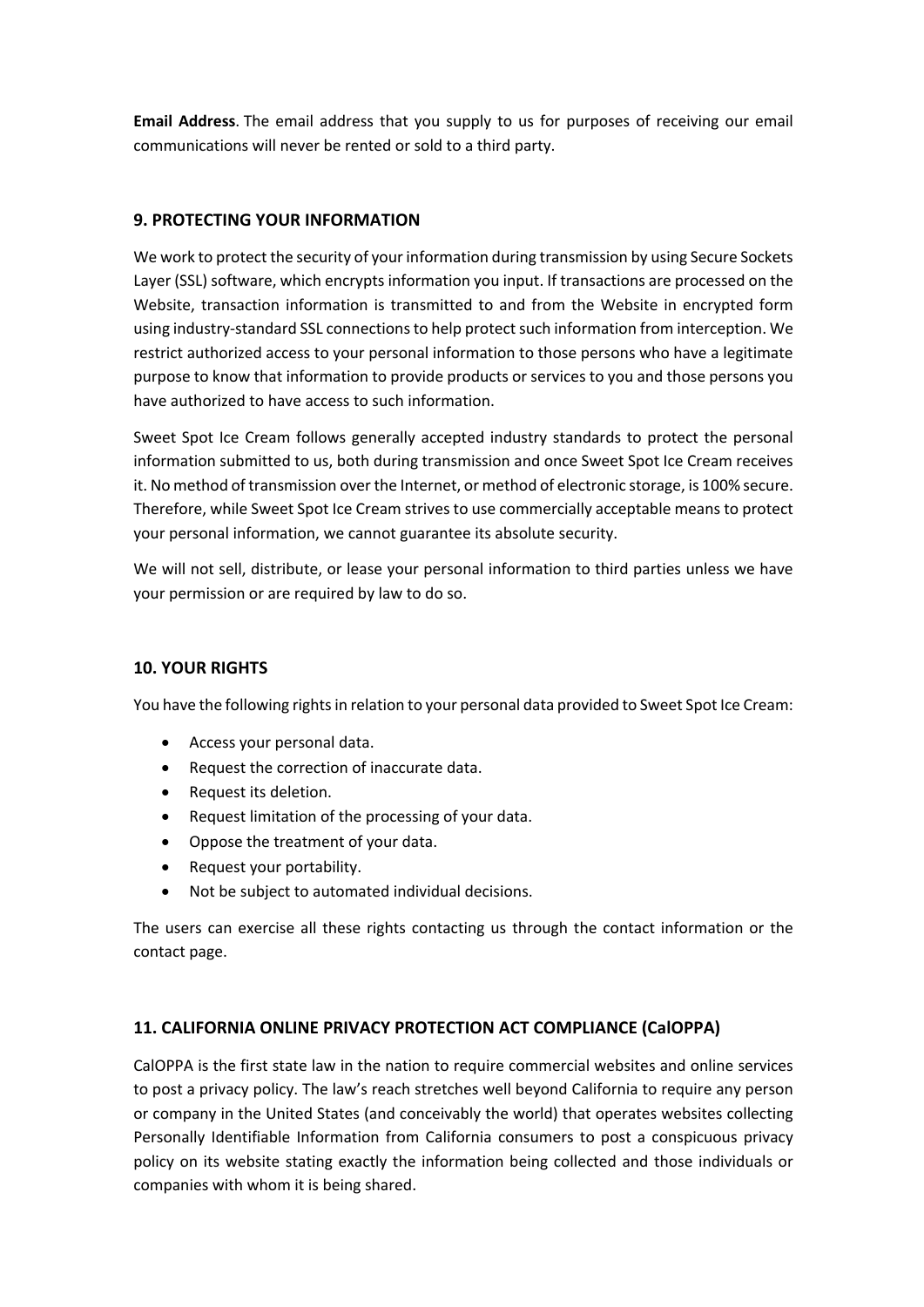Because we value your privacy, we have taken the necessary precautions to be in compliance with the California Online Privacy Protection Act (CalOPPA).

According to the California Online Privacy act, you have the following rights:

- Know what personal data is being collected.
- Know whether your personal data is sold or disclosed and to whom.
- Access to your personal data.
- Request to delete any personal information about you.
- Not be discriminated against for exercising their privacy rights.

## **12. CHILDREN'S ONLINE PRIVACY PROTECTION**

We are in compliance with the requirements of the California Online Privacy Protection Act (CalOPPA – U.S regulation) regarding the protection of the personal data of minors. We do not collect any information from anyone under 13 years of age. If you become aware that your child has provided us with personal information, please contact us. If we become aware that a child has provided us with personal information, we will take steps to delete that information, terminate that person's account, and restrict access to that person.

#### **13. EDITING AND DELETING INFORMATION**

If you believe that any information, we are holding on you is incorrect or incomplete, please write to or email us as soon as possible. We will promptly correct any information found to be incorrect. You can change, modify, rectify and delete your Information at any time, please contact us through the contact information. To opt-out of Sweet Spot Ice Cream email, follow the instructions included in the email. Your request should be processed within 48 hours.

#### **14. SUPPLIERS AND OTHER THIRD PARTIES**

Except as otherwise expressly included in this Privacy Policy, this document addresses only the use and disclosure of information Sweet Spot Ice Cream collects from you. If you disclose your information to others, whether other users or suppliers on Sweet Spot Ice Cream, different rules may apply to their use or disclosure of the information you disclose to them. Sweet Spot Ice Cream does not control the privacy policies of third parties, and you are subject to the privacy policies of those third parties where applicable. Sweet Spot Ice Cream is not responsible for the privacy or security practices of other websites on the Internet, even those linked to or from the Sweet Spot Ice Cream site. Sweet Spot Ice Cream encourages you to ask questions before you disclose your personal information to others.

#### **15. CONTACT US**